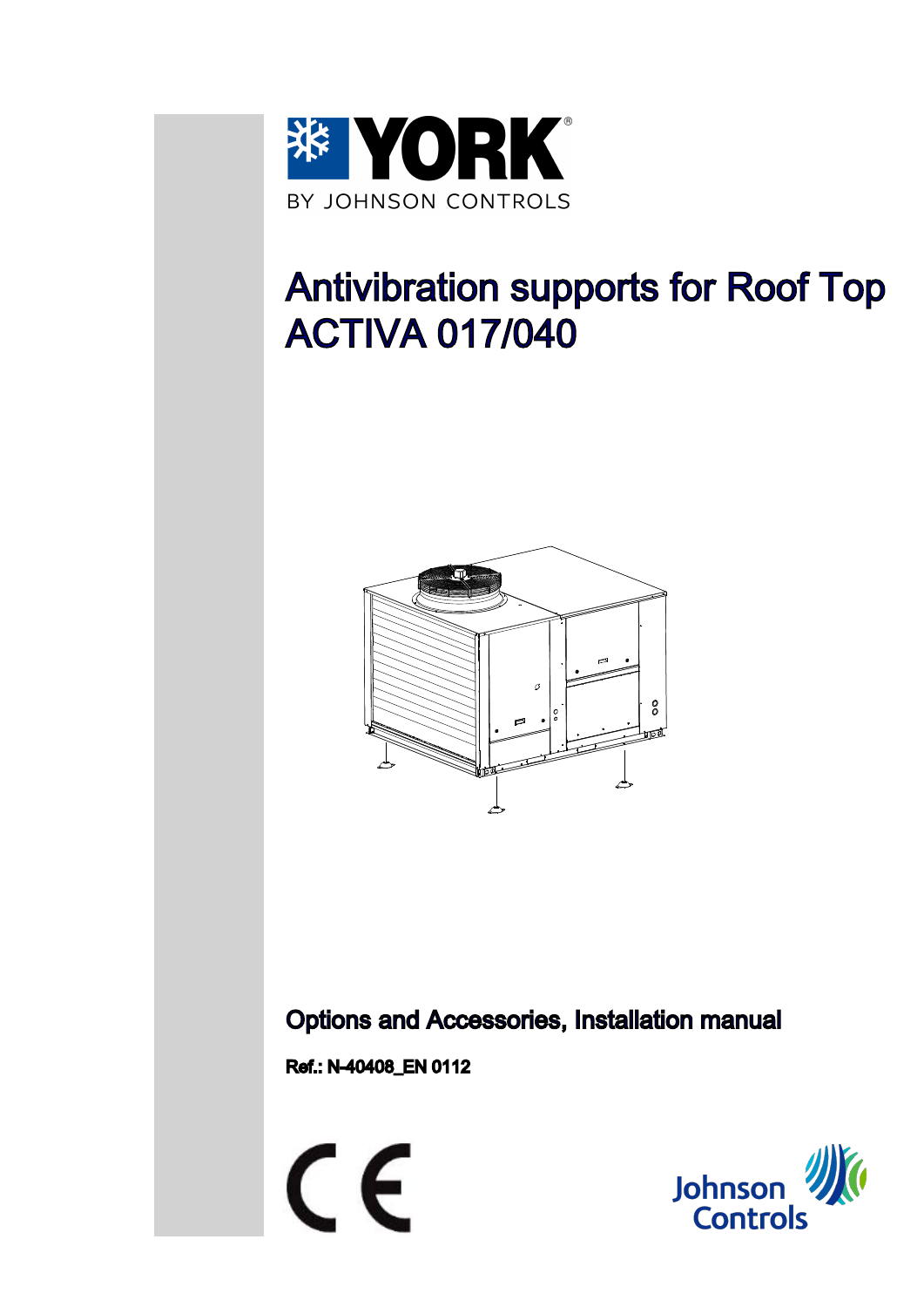## Index

| $1 \quad \blacksquare$ |
|------------------------|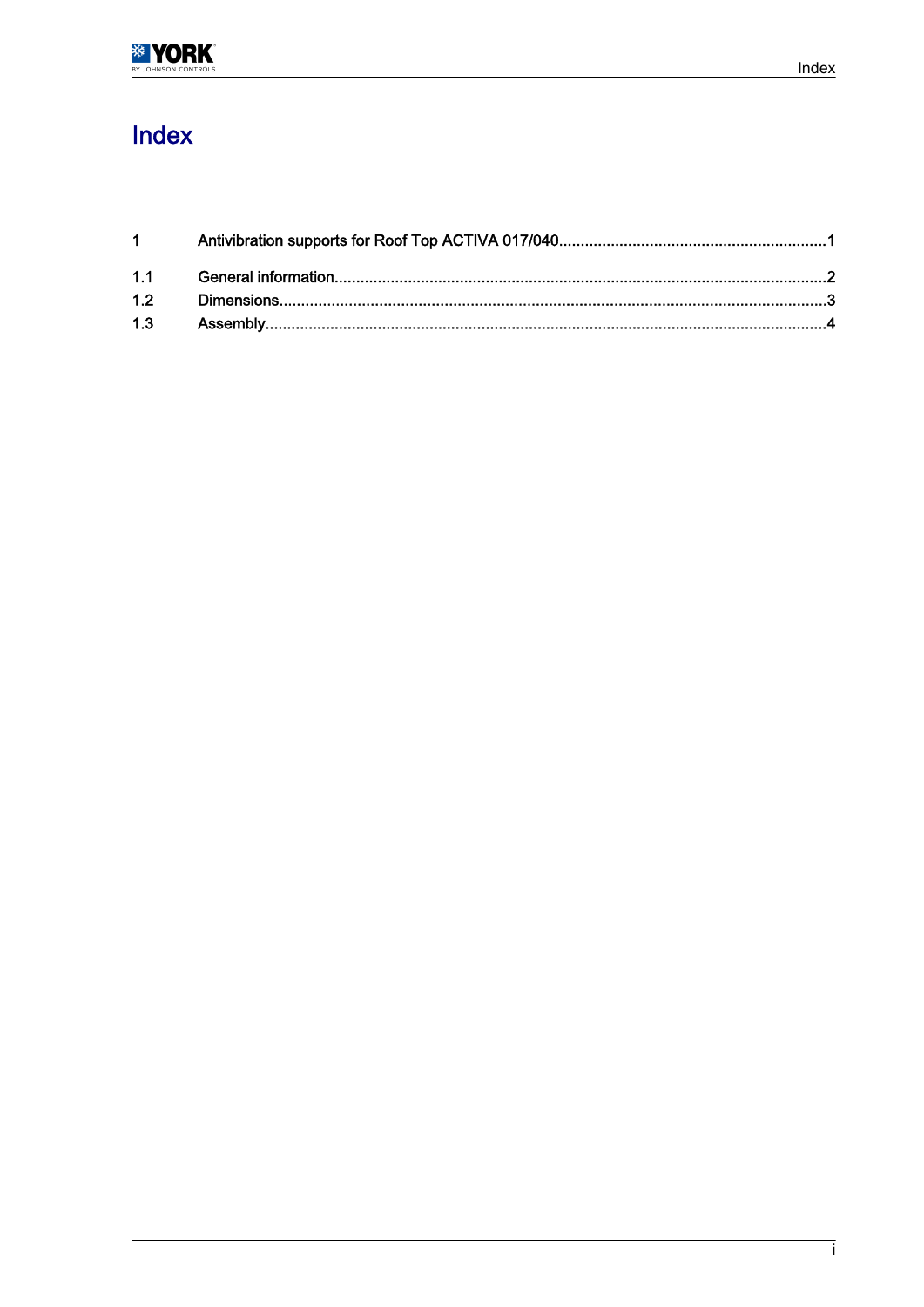1

# <span id="page-2-0"></span>Antivibration supports for Roof Top ACTIVA 017/040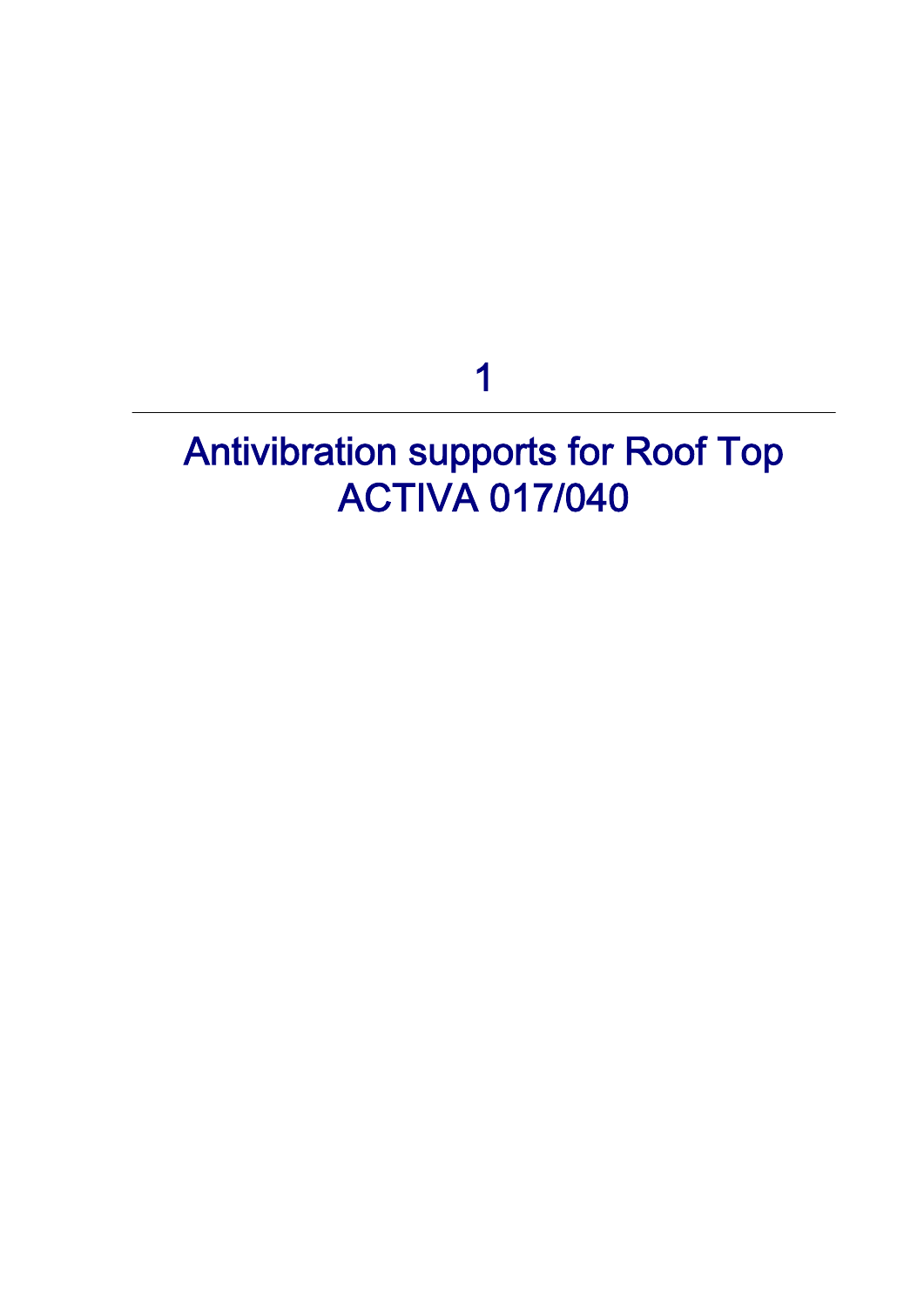

<span id="page-3-0"></span>General information

### 1.1 General information

The beams on the base of the unit have drill holes in order to mount shock absorber supports, distributed according to the figure.

The kit is supplied with the four shock absorbers and the necessary bolts for mounting, for the installation of the unit in its location.

The support points have been studied in order to achieve an equal distribution of weight in each shock absorber. With this weight distribution and type of shock absorber a 91% insulation level is achieved, according to the measurements taken in vibration testing.



|            | Approximate weight on each support point [kg]<br>(units without options or accessories) |     |     |     |  |
|------------|-----------------------------------------------------------------------------------------|-----|-----|-----|--|
| Model      | በ17                                                                                     | 022 | 032 | 040 |  |
| <b>ARC</b> | 105                                                                                     | 110 | 146 | 147 |  |
| ARH        | 107                                                                                     | 112 | 148 | 150 |  |
| <b>ARG</b> | 116                                                                                     | 120 | 160 | 162 |  |
| ARD        | 118                                                                                     | 122 | 162 | 165 |  |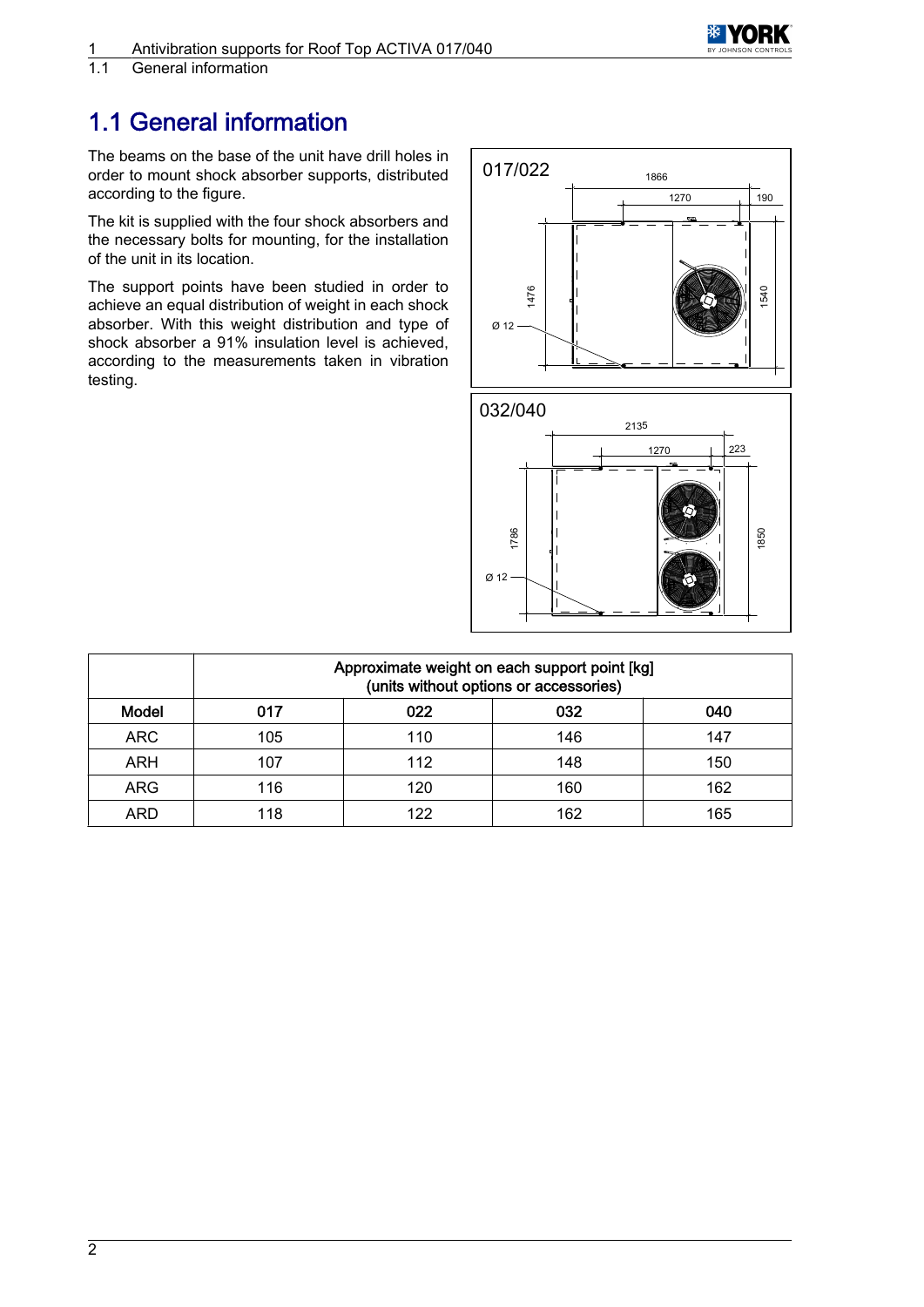<span id="page-4-0"></span>

#### Dimensions

## 1.2 Dimensions